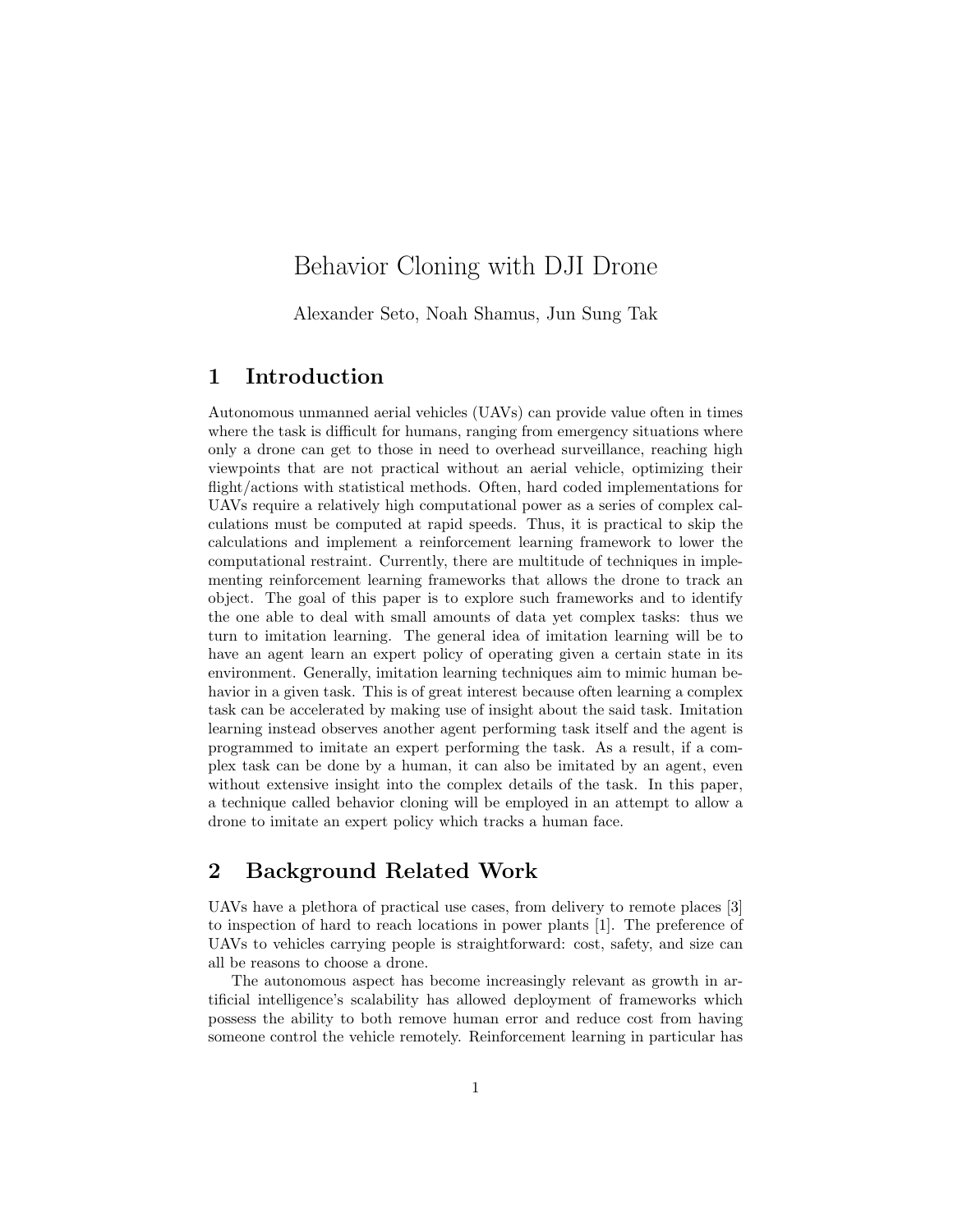

Figure 1: Quad-rotor in AirSim environment

become a relevant solution as the environment setup is straightforward and the amount of uncertainty and skill required to make decisions when controlling a drone can be addressed through function approximation based upon sensors or cameras on the vehicle.

Outside of UAVs, the field of reinforcement learning has made strides in recent years with respect to human aided learning. In [2], the authors present a method called Advise, which integrates human feedback into the reward, attempting to maximize the effect of feedback, regardless of how scarce or inconsistent it is. In this paper, they shape the policy of an agent playing Pacman and Frogger using advice from a human at each potential position in the game. [6] also implemented a method where humans assist reinforcement learning frameworks where instead of directly altering the algorithm/reward, they engineer multiple tasks, specifically ones where learning the earlier tasks helps the convergence rate/general performance of learning the later tasks. They show that learning processes can be improved through specific, well thought out engineering of tasks where the environment is simple in some dimension, showing the RoboSoccer and Pacman learning agents can be assisted which such curriculum learning. [4] presents the TAMER framework, a general learning framework which integrates human trainers, who can guide a learning agent through observational feedback using a sort of clicker style reward, using statistical methods to propagate reward from the human to the proper time steps of experience. A particularly compelling framework is called Apprenticeship Learning, where a human controls the agent for a given amount of time, and using this experience given by the human, effectively limiting the search space for approximating the function, the agent can learn the proper reward function or policy.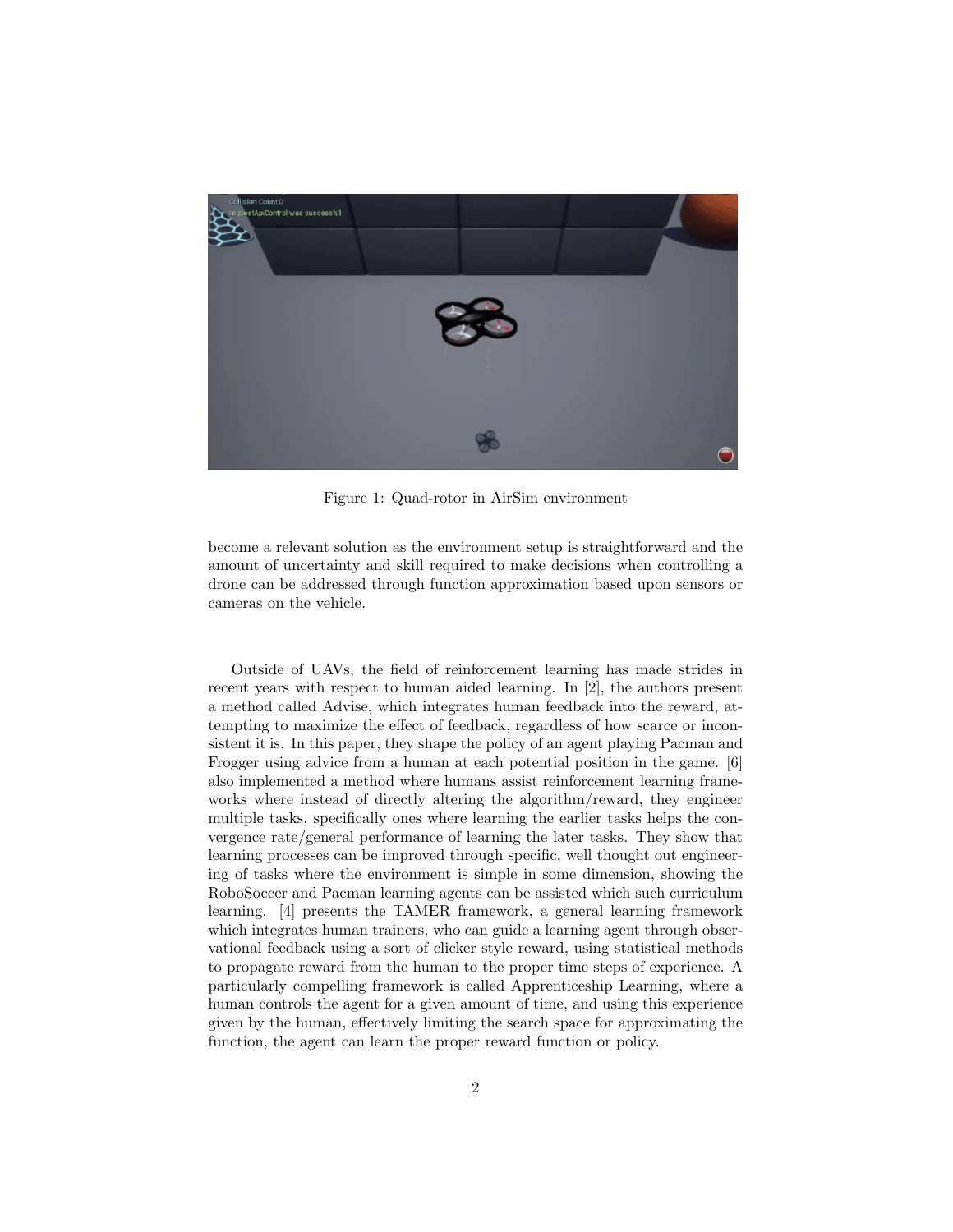Finally, DJI Tello is a light-weight UAV produced by DJI. It is controllable via a remote controller, the Tello app, and a python script utilizing Tello SDK. Furthermore it is equipped with a HD camera that allows the drone to transmit digital images to a source. In [7] the author utilizes a single shot multi-box detector in combination of an OCR algorithm to achieve tracking with the drone's on board camera. Coupled with this, we will be implementing apprentice learning to our agent to introduce an aspect of human feedback within the learning process. The learning will consist of our agent learning how to best track a given object by adjusting its velocity and position utilizing Tello SDK.

Behavioral cloning as one of the most basic methods of imitation learning, where an agent essential tries to clone the policy of an expert. The earliest instance of behavior cloning in the context of autonomous vehicles can be seen from work done by [8]. In this paper, a equipped with various sensors learned to map the sensor inputs to different actions, such as steering angles and acceleration, using behavioral cloning. This was one of the first instances of autonomous vehicles. The inputs were made into a feature vector. The generated feature vector was then fed into a neural network to make action decisions.Behavioral cloning is a simple yet very powerful tool with respect to trying to get an agent to learn a complex task.

To our knowledge, there are no existing implementations of a light weight behavioral cloning framework with object tracking drones. Although no formal evaluation metric is shown in this report, the qualitative results provide evidence of the robustness of the framework in UAVs.

### 3 Methodology

In behavioral cloning frameworks, there exists some optimal policy,  $\pi^*$ , which we would like the agent to imitate. For such optimal policy  $\pi^*$  we also have a set of trajectories, D, defined as a sequence of state-action pairs representing the states the expert saw and the actions they took. This can be seen in Figure 2 where  $\tau$  represents a single trajectory. Thus, the goal for an agent in behavioral cloning is to find a parameterized policy,  $\pi_{\Theta}$  given parameters  $\Theta$  which matches the policy of the expert to the best of its ability. In order to do this, we treat each state action pair in each  $\tau$  in our data set D as independently, identically distributed observations in a supervised learning problem to optimize a model such that the state is the input for the policy and an action is output. [5]

This can be seen in Figure 3, where it shows how we find  $\pi_{\Theta}$ , optimizing Θ with L as the loss function between the action chosen in the optimal policy and the output of the parameterized policy of our imitation agent. The loss for optimizing  $\Theta$  is one which attempts to match output of the model for a given state as input with the output of the expert policy for the given state. In a discrete action setting, this could be a classification problem, entailing a cross entropy loss but in the continuous action setting, like the one is this project, a mean squared error loss can be used. Once the policy is optimized on the entire data set, we deploy our agent by having it run the parameterized policy model's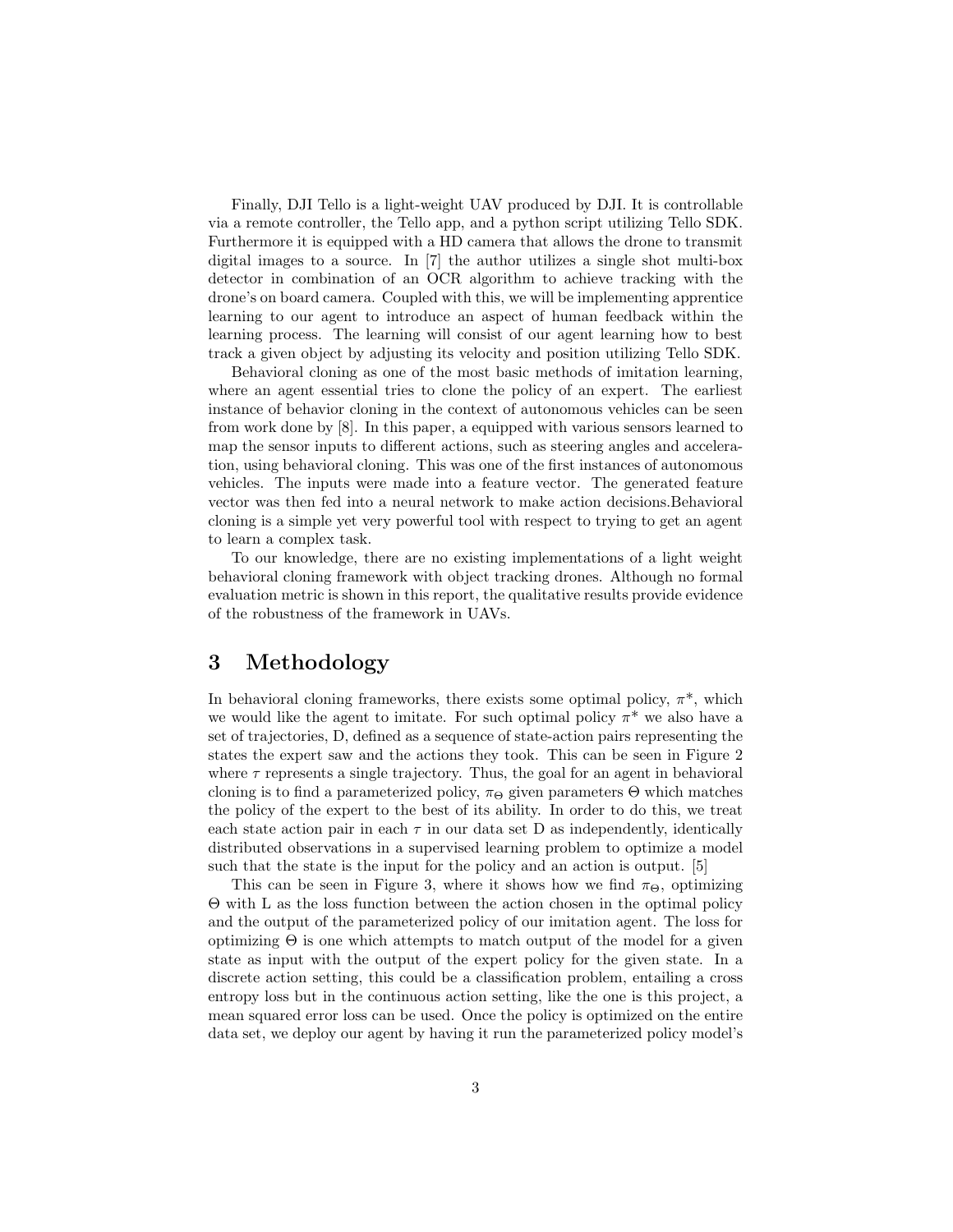State: S (sometimes x) (\*\*state may only be partially observed Action: a (sometimes v)

Policy:  $\pi\theta$  (sometimes h)

• Policy maps states to actions:  $\pi\theta(s) \rightarrow a$ 

• ...or distributions over actions:  $\pi\theta(s) \rightarrow P(a)$ 

#### State Dynamics: P(s'|s,a)

- Typically not known to policy.
- Essentially the simulator/environment

Figure 2: Definition of terms used throughout project to describe the behavioral cloning algorithm. [5]



Figure 3: Definition of terms used to describe the dataset in the behavioral cloning algorithm. [5]

inference in a real world setting [5]. The full algorithm for Behavioral Cloning can be seen in Figure 4.

Thus, given the environmental constraint of using a DJI Tello drone, we set out to find an implementation of a hard coded task that we would attempt to imitate as an expert. There were many existing tasks implemented for the drone with the DJI Tello Python sdk and OpenCV pre-trained detection models. We decided to choose a face tracking drone implementation, specifically the implementation from youngsoul's tello-sandbox repo on Github [10]. His implementation essentially worked like this: the python sdk would initialize drone takeoff, allowing the drone to hover still for a few seconds. Then, the feed from the camera on the DJI tello drone was fed into numpy arrays where one of OpenCV's face detection models extracts the bounding box coordinates for a face. Based on math including the coordinates of the detected face and the time passed between face detection, the program would direct the drone in the corresponding direction such that the face was brought closer to the center of the frame. Thus, the drone would follow a face respectably, despite the s processed per second being a measly 5. The math the drone uses specifically is two proportional-integral-derivative controllers (PID controllers) which essentially are controllers where they continuously track a process, receive feedback from the environment and attempt to minimize the difference between an op-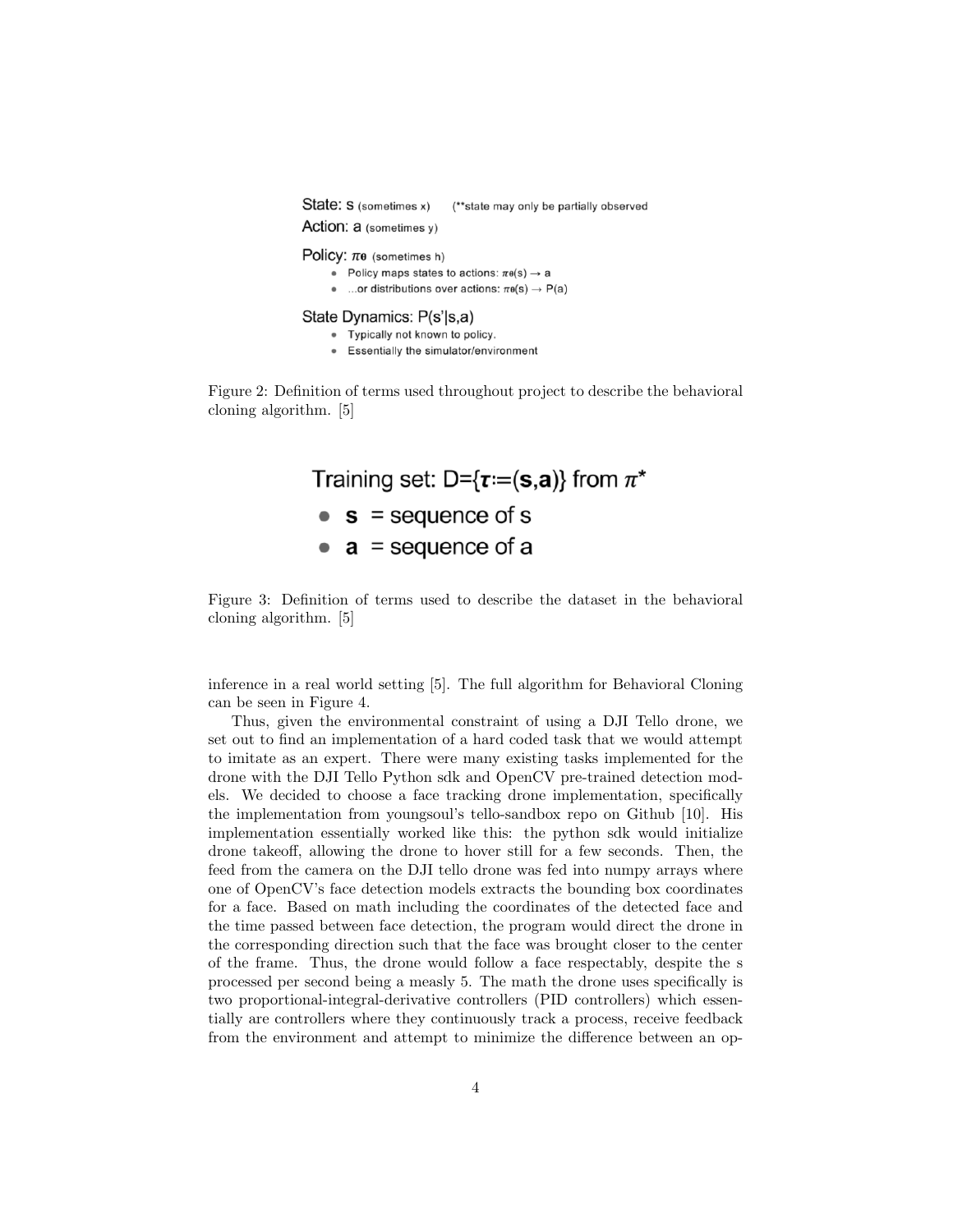# argmine  $E(s,a^*)\sim P^*L(a^*,\pi_{\theta}(s))$

Figure 4: Definition of goal of the loss in the behavioral cloning algorithm. [5]

- 1. Collect demonstrations ( $\tau^*$  trajectories) from exper
- 2. Treat the demonstrations as i.i.d. state-action pairs:  $(s_0^*, a_0^*), (s_1^*, a_1^*), ...$ 3. Learn  $\pi_{\theta}$  policy using supervised learning by minimizing the loss function
- $L(a^*, \pi_\theta(s))$

Figure 5: Definition of the behavioral cloning algorithm, using terms defined in writing and previous figures. [5]

timal point and a process variable using this error feedback. Essentially, the controller uses a weighted sum of the error value, the integral of the error across time and the derivative of the error with respect to time in order to produce an updated variable for the monitored process. The logic behind this is that each term represents the present, past and future of the error value, respectively. A diagram of a PID controller can be seen in Figure 6 [9].

In our (the expert's) case, the process variables for the two controllers are the x and y coordinate of the face and the set point is the x and y coordinate of the center of the frame, respectively. The drone hence uses a weighted sum of the integral, derivative and value of the error between the face coordinates and center of frame coordinates to produce a single update value for both the left and right and up and down directions.



Figure 6: Diagram explaining the process of PID controllers, note how the weighted sum from the integral, derivative and error itself is used to update the process variable., [9]

This task was pretty straight forward to map as a behavioral cloning problem. Each time a PID controller received feedback it sent a drone control to change the drone velocity with respect to the left/right movements and the up/down movements. Thus it is straightforward to encode the action for a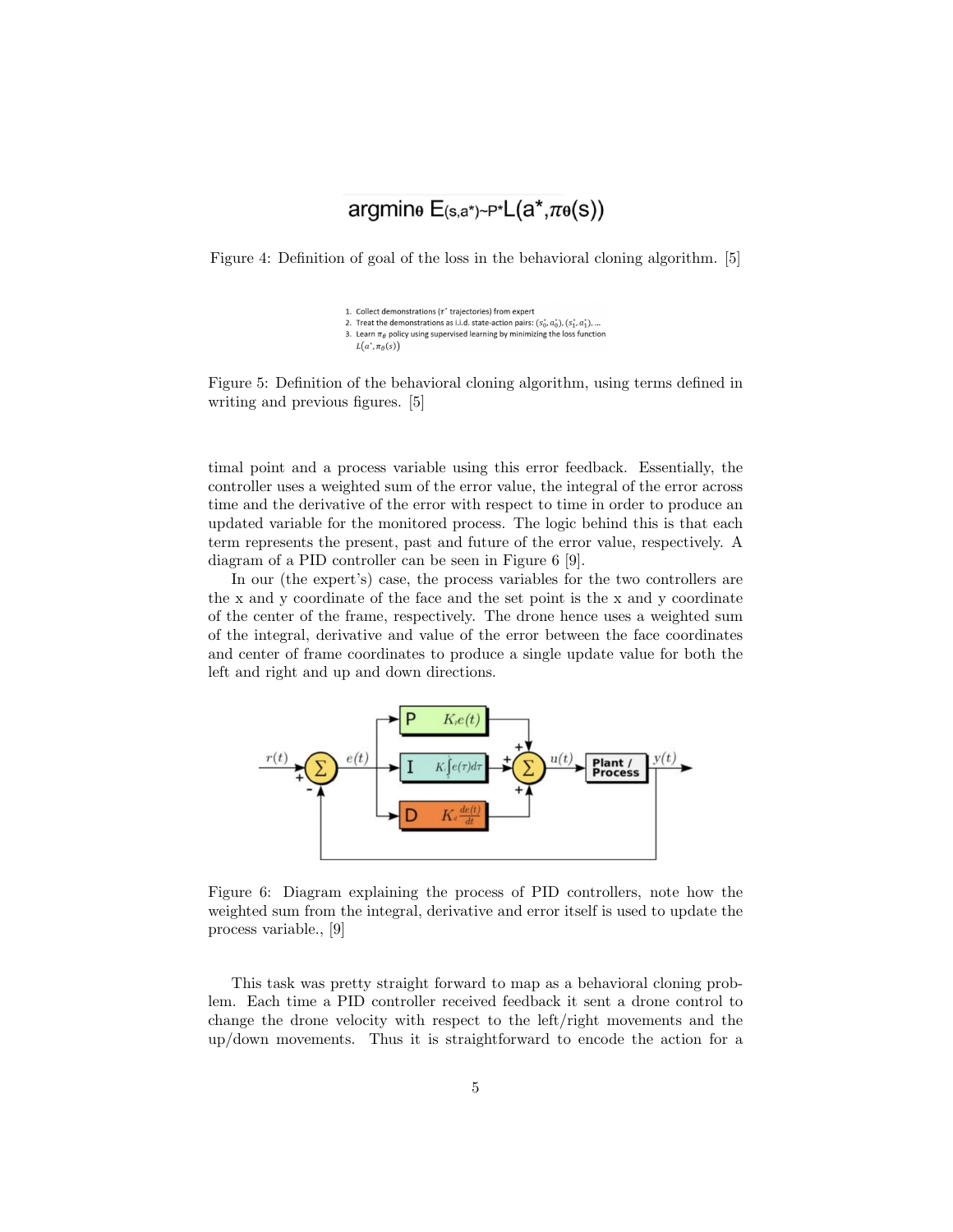given time step as a tuple of float values, representing each velocity change in the command sent by the PID controller. The feedback it received from the environment each decision step was an integer x coordinate for the face, an integer y coordinate for the face, and a float value representing the distance of the face from the last time it saw a face (labelled as d). The value d was only used by the program to decide whether or not to make an action, so it could be encoded as a boolean (when it was negative 1 or over 25 it didn't run an action, to prevent jitter by the drone). Thus, the state for this problem could be represented as an array with the feedback the controller received except d as a boolean value.

Thus, we went on to collect data, done very easily by inserting code right before an action was sent in the script that ran the implementation such that we recorded the state action pairs to form a behavioral cloning data set. Surprisingly, a very small amount of data was needed but details about size of data set will be reserved for the next section.

As for choosing the parameterized model to use as the policy for our drone, we decided to select linear regression models for each of the left/right and up/down commands because we felt the relationship between the input and the actions was simple enough to be modelled by a simple linear model. The variable used in each respective model was the corresponding coordinate times the boolean d representation.

After fitting the models, since the drone received the face coordinates in integer form, we were able to save our results to a python dictionary querying with the discrete states. Thus, at run time, our script would be nearly identical to the current implementation except instead of running a PID controller to get an action, each time it queried our action dictionary with the current state array serialized into a string. It should also be noted that any action with magnitude greater than 40 was clipped such that 40 was the max possible action value in either negative or positive directions.

Thus, our overall procedure was as such: (1) run the tracking script to collect trajectory csvs, each entry holding the information about the state and action of the given time step; (2) collect the entries into a single data frame and fit linear regression models for each of the left/right and up/down actions using states as input; (3) place the predictions for each possible state (finite number since all coordinate pairs with in the frame) in an action dictionary; (4) at drone run time, when face tracking begins, query the dictionary instead of running the PID controller. As for evaluation, we were not able to formulate an unbiased, valid quantitative metric to measure the drone's performance with each policy because it would be nearly impossible to collect consistent, constant trials (consistent lighting, face movement, etc.) with the resources we have. Thus, we resort to qualitative evaluation but this lack of ability to evaluate can be solved with inverse reinforcement learning or a simulator, to be discussed in the proceeding section.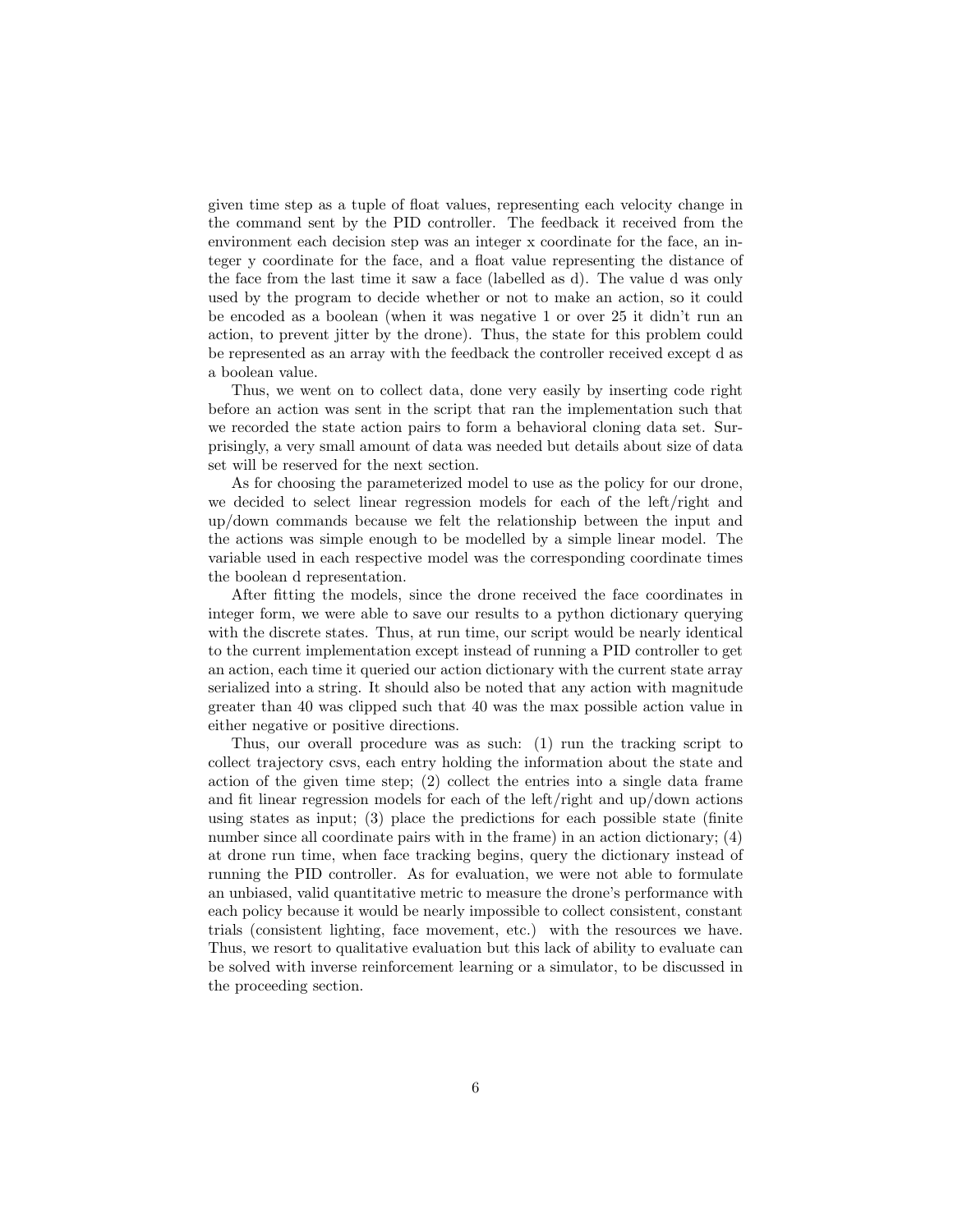## 4 Experimental Results/Technical Demonstration

Upon the beginning of experimentation, there were initial concerns about how much data would actually need to be collected to produce a valid policy using linear models. However, these concerns were quick to dissolve as after each time we recorded a trajectory, we attempted to fit models and iteratively checked how much data was necessary. In the end, only two trajectories were needed before the imitation learner could successfully complete the task. Through two trajectories, both under a minute, we collected 4850 state-action pairs. An example of a piece of a trajectory can be seen in Figure 7. objX and objY represent the coordinates of the face while lr command and ud command represent the action directions sent by the controller. d represents the distance between the last face coordinates to the current ones. When no face could be found, d was -1 but note that the last face's coordinates remain the same as they are saved to calculate the next potential value for d.

|    | objX | obiY | Ir_command  | ud command | d           |
|----|------|------|-------------|------------|-------------|
| 70 | 195  | 124  | 0.000000    | 0.000000   | $-1.000000$ |
| 71 | 195  | 124  | 0.000000    | 0.000000   | $-1.000000$ |
| 72 | 195  | 124  | 0.000000    | 0.000000   | $-1.000000$ |
| 73 | 195  | 124  | 0.000000    | 0.000000   | $-1.000000$ |
| 74 | 190  | 138  | $-7.755610$ | 9.306729   | 14.866069   |
| 75 | 190  | 138  | $-7.001346$ | 8.401615   | 0.000000    |
| 76 | 192  | 136  | $-4.453138$ | 10.950209  | 2.828427    |
|    |      |      |             |            |             |

Figure 7: Example of a portion of time steps for a given trajectory.

Of these 4850 time steps, only 2562 represented time steps the PID controller sent a velocity change to the drone. This is because of shakiness and/or not being able to locate a face. This also caused some concern as the data could potentially be skewed to certain areas of the frame based on how good the face detection model is. Nevertheless, the actions were enough to fit the models well enough to run the task, and a summary table of the time steps which were exclusively actions is shown below in Figure 8. As can be seen, the state space is limited to integers as well as having finite limits, allowing for discretization at inference. One can also see the extreme action values having magnitude 40 as this is the maximum speed.

It should be noted that before the coordinate data was used in regression, the data was centered and normalized to values 0 and 1 for (1) general performance boost but primarily (2) to be able to actually get negative outputs from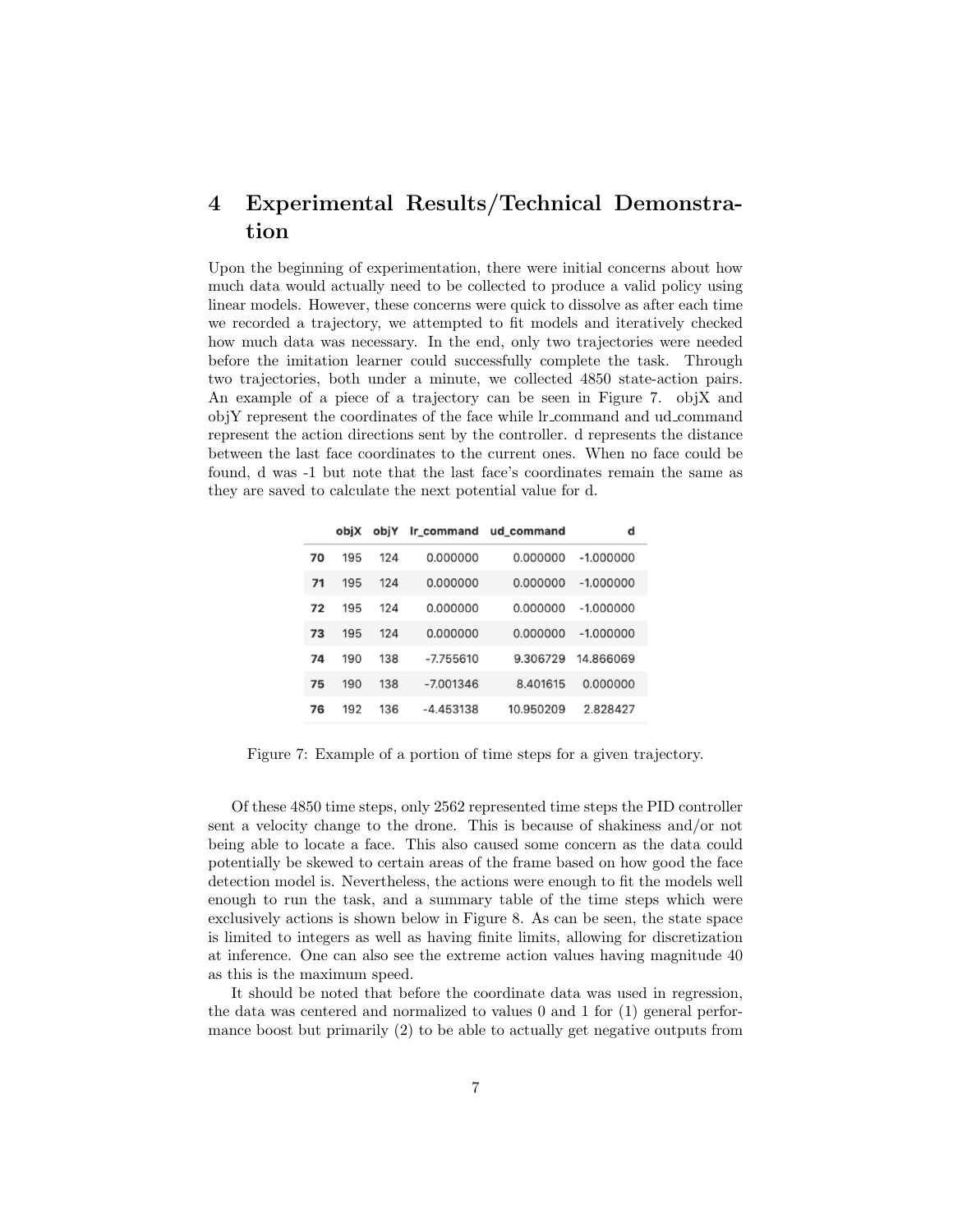|  |       | obiX        | obiY        | Ir command   | ud_command   | d            |
|--|-------|-------------|-------------|--------------|--------------|--------------|
|  | count | 2562.000000 | 2562.000000 | 2562.000000  | 2562.000000  | 2562.000000  |
|  | mean  | 197.663934  | 150.171351  | 1.672228     | $-2.779283$  | 0.417777     |
|  | std   | 58.281854   | 34.245706   | 22.623763    | 14.933408    | 19.378645    |
|  | min   | 42.000000   | 28.000000   | $-40.000000$ | $-40.000000$ | $-40.000000$ |
|  | 25%   | 168,000000  | 129,000000  | $-15.312676$ | $-7.924566$  | 0.000000     |
|  | 50%   | 197,000000  | 152,000000  | 0.777762     | 1.000000     | 1.414214     |
|  | 75%   | 219,000000  | 172.000000  | 17.018564    | 2.236068     | 4.975221     |
|  | max   | 372.000000  | 242.000000  | 40.000000    | 40.000000    | 40.000000    |

Figure 8: Summary table for all time steps where an action is sent by the PID controller.

actions (because if coordinate is always positive, the linear model will only be able to capture an action of a single sign as we use a single coefficient and no intercept). The linear regression models fit within this paper were implemented with sklearn's API, specifically the sklearn.linear\_model.LinearRegression class. No intercept was fit for either model as conceptually any time a centered coordinate was equal to 0, the center, the drone should not do anything. The models were fit by minimizing the residual sum of squares and evaluated using the mean squared error between their outputs and the true values using the training set. No validation set was used since we understood overfitting as important to imitating the expert. Thus, the results can be seen in Figure 9 where a baseline MSE is calculated by taking the MSE between the mean of the dependent variable's value for the data set and the actual values. It can be seen each model significantly outperforms the baseline so we initially could say that they definitely capture some sort of relevant relationship for capturing the policy.

|         | <b>Baseline MSE</b> Model MSE | <b>Model Formula</b>                    |
|---------|-------------------------------|-----------------------------------------|
| x model | 0.896006                      | 0.072861 L/R Action = $5.877 * X$ coord |
| y model | 2.085661                      | 0.390506 U/D Action = $-3.75 * Y$ coord |

Figure 9: Table describing results from the linear regression models for behavioral cloning.

The model formulas are shown as well in Figure 9, where it should be noted that left and up directions were represented by positive valued actions and the right and down directions were represented by negative values. As discussed in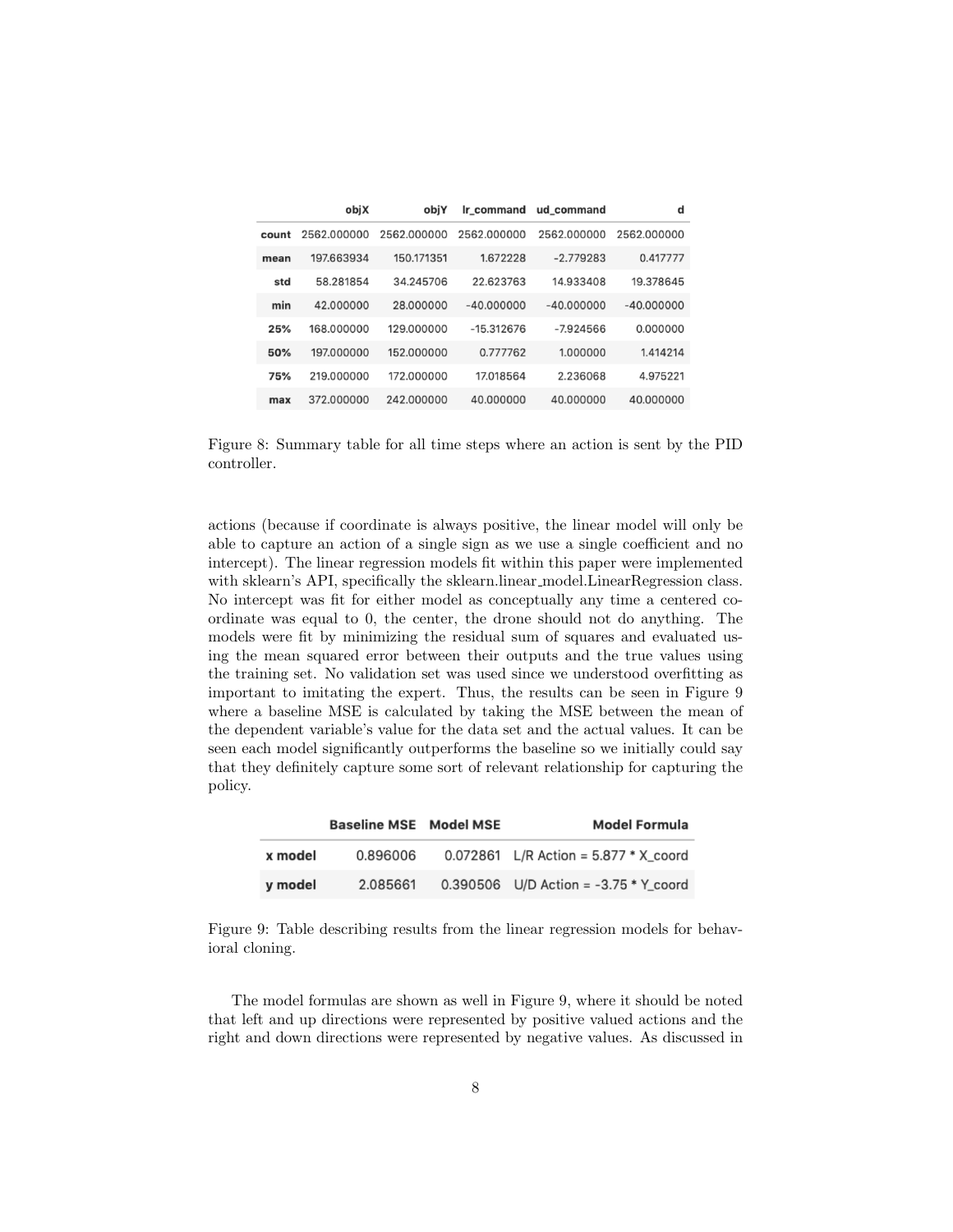the previous section, these models were then run for each possible combination of face coordinates and saved in a python dictionary for inference. At inference, there was no good way to come up with a metric to evaluate the difference between the two policies for two reasons: (1) the first being that evaluating the task was dependent on having consistent trials, meaning each policy is put through the same exact conditions, nearly impossible without a simulator given our resources; (2) metrics which measured time or data consumption were heavily biased by the connectivity of the drone, which in turn was affected by its connection strength, which is hard to keep consistent across trials as well. Thus, other than the clear boost in time gained from running a python dictionary policy instead of a PID controller implemented in python, we resort to qualitative observation between the two policies in practice, described in the next section. Videos showing the test runs, and thus the data which qualitative evaluation is made is contained in the videos directory with the submitted code.

Videos of different trajectories are available,

- 1. Expert trajectory 1: https://youtu.be/GiiVuxKIUsg
- 2. Expert trajectory 2: https://youtu.be/hz 2azphcK0
- 3. Agent trajectory 1: https://youtu.be/HF6dQd93MKc

#### 5 Discussion

As discussed above, the discussion section is reserved for the understanding of qualitative results as well as commentary of potential limitations of our methodology.

The two most notable results from experimentation other than straight up flight performance were inference time and the amount of data it took to train our learner. Usually, a reinforcement learning agent would need thousands of episodes in order to understand a task while our agent does it in only two! Furthermore, upon discretizing the states and querying actions from a dictionary, the policy inference time (essentially the reaction time) was much smaller (observationally) than in the hard coded expert policy.

It is highly suggested to view the videos linked above before reading this section. The way to differentiate these videos is best seen in the amount of time needed to calculate where the drone needs to move. In the expert trajectories, the drone constantly needs to recalculate its position relative to the face and center of screen. We see a dramatic improvement with the agent that implements an imitation learning method in time needed to readjust its position relative to the face. This is due largely to using a lookup table with a learned policy. All of this can be evidenced by the relative smoothness of the flight of the drone compared to the expert trajectories.

To further elaborate, when the expert drone detects that the face is not in its frame it evidently pauses for a split moment, calculate in which direction and magnitude it should move and then it makes that move. The resulting trajectory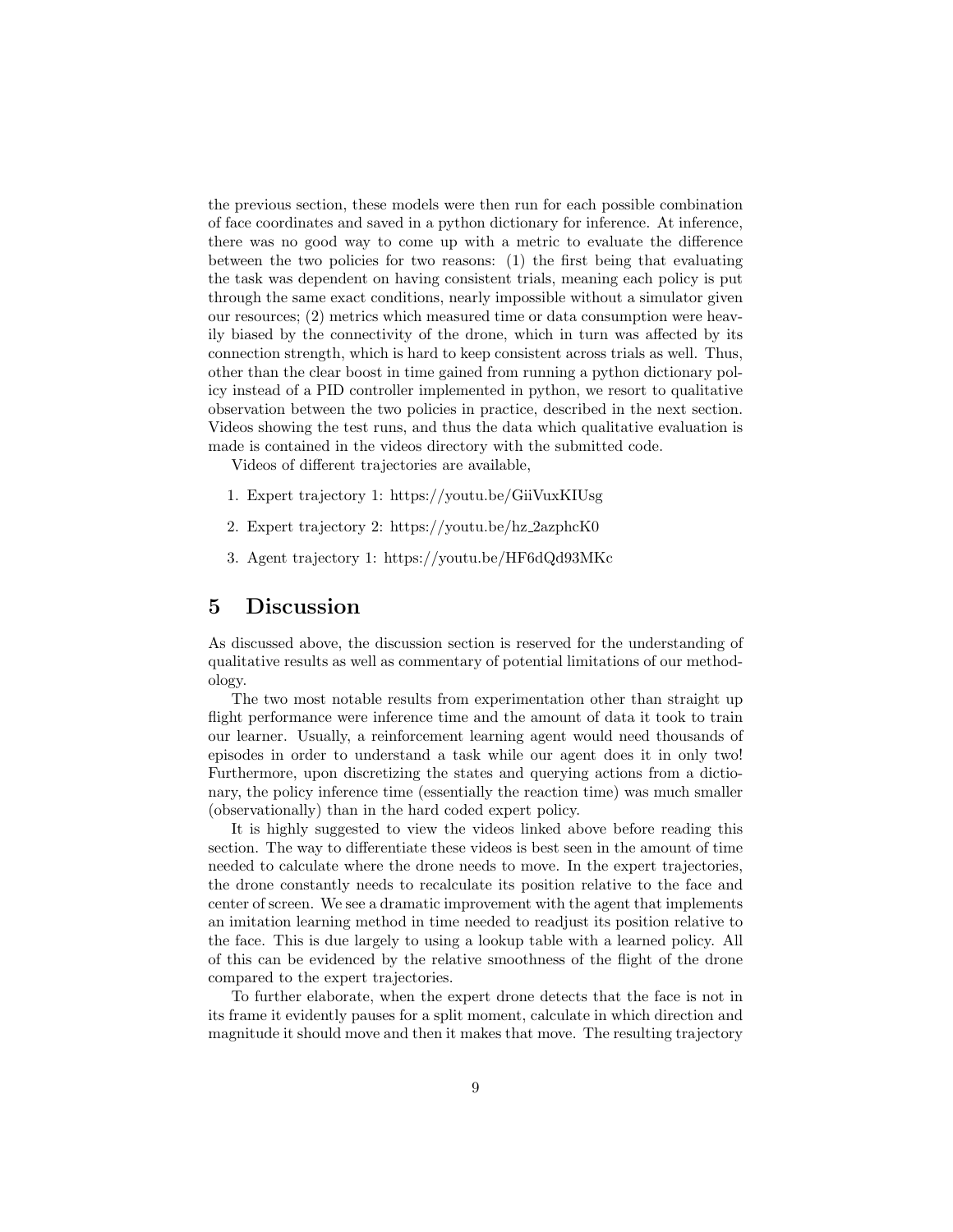seems rather clunky and slow. This effect is especially evident when the face being tracked changes position in a drastically matter. The phenomenon is circumvented with the IL agent trajectory. The flight seems to be smoother and make faster decisions; however, another problem is introduced. In the expert trajectory the drone will stop moving when the object is in frame. Thus, if the object is stationary the drone will hover in place. In the agent's trajectory, it tends to overshoot its movements. As an example, when the drone moves to the right to place the face in frame it moves too much and slowly continue moving even when the face is in frame. This causes the object to now be on the left side of the frame and the drone adjusts as such. Even when adjusting, the drone will overshoot and the same behavior is evident. This causes the drone to oscillate in a small margin between the frame.

Despite our successful implementation, there are various limitations that must be mentioned. First, due to limitations of the equipment, various crucial flight data was inaccessible. As a result determining metrics to evaluate with was rather tricky. Furthermore, having access to velocity data would have been beneficial because it can serve as additional state information, adding more dimensionality and better representation o our state space. As the PID controller in the drone utilizes difference of positions over difference in time, with potential velocity information an imitation learner can utilize functions that can account for the drone's overshooting of movement.

Another limitation is the size of our data set. Only 2 trials worth of data was used to train the agent in this setting. While the performance of the policy is evident through both video and statistics, increasing the number of trials will definitely lead to more stable and consistent results. Continuing, the simplicity of the current model drastically limits certain precise maneuvers, for example there is a horizontal oscillation when the object is in the frame.

Continuing, a general limitation of the behavior cloning tends to be related to the MDP assumption. As the previous action in a state induces the next state, it collides with behavior cloning's independently identically distributed (often referred to as the IID) assumption. The effect of this is that error produced in each state accumulates and could cause the supposed optimal policy to be ineffective. Furthermore, a learned policy cannot be improved upon due to the nature of the algorithm.

### 6 Conclusion and Future work

In conclusion, our implementation exhibited overall success. It was able to learn the optimal policy from the expert and then further showed qualitative improvement in performance during flight. The drone appeared to travel in a significantly smoother trajectory as well. Obviously, using models more complex than linear models with more information about the state of the drone could have helped the policy to learn more accurately, but nevertheless, results from our experiments were definitely respectable.

Further work in this subject also seems incredibly promising. With direct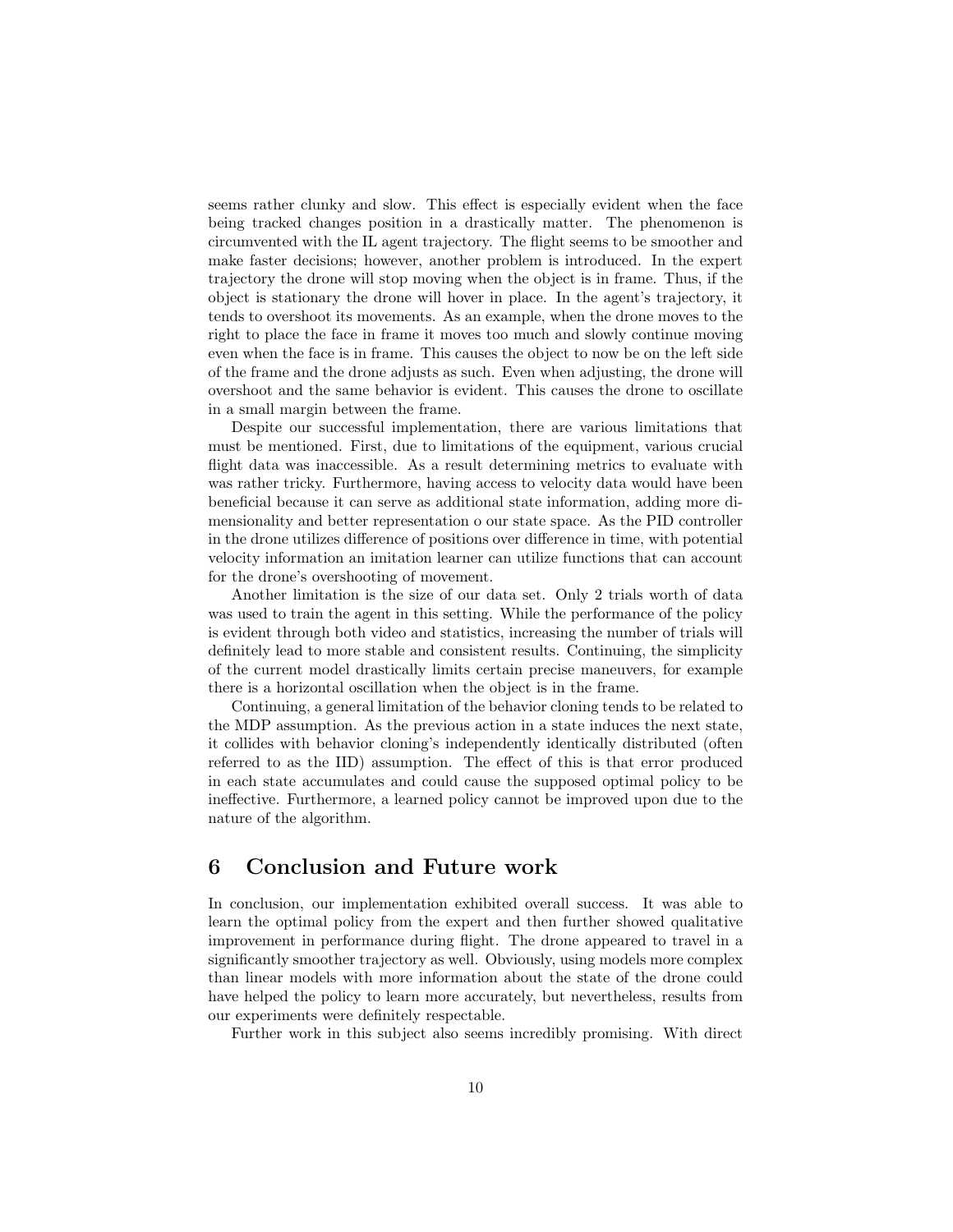policy learning there could potentially be improvements in various aspects. As it operates in a loop of expert feedback/demonstrations, agent rolling policy out in environment, there is a larger quantity of training data. As the agent iteratively approaches to an optimal policy with each loop, it is able to remember non-optimal actions and avoid them.

Lastly, another promising direction is inverse reinforcement learning. The main idea of this approach is to estimate a reward function based on the demonstrations of the expert. It initially assumes that the first trial of demonstrations exhibits optimal policy. It then rolls out that policy and then is compared to the expert's policy. Finally it updates the reward function based on the comparison of the two policies. This process is repeated until the found policy meets a certain threshold. This method is the most comprehensive while also requiring the largest computational and data resources. One drawback of this method is that it requires precise data regarding the environment the agent is working in. While this is could be done with relative ease in a grid world environment it is drastically more difficult in material settings.

### References

- [1] Jayme Garcia Arnal Barbedo. A review on the use of unmanned aerial vehicles and imaging sensors for monitoring and assessing plant stresses. Drones, 3(2), 2019.
- [2] Shane Griffith, Kaushik Subramanian, Jonathan Scholz, Charles L Isbell, and Andrea L Thomaz. Policy shaping: Integrating human feedback with reinforcement learning. In C. J. C. Burges, L. Bottou, M. Welling, Z. Ghahramani, and K. Q. Weinberger, editors, Advances in Neural Information Processing Systems, volume 26. Curran Associates, Inc., 2013.
- [3] Ghozali Hadi, Rivaldy Varianto, Bambang Trilaksono, and Agus Budiyono. Autonomous uav system development for payload dropping mission. volume 1, pages 72–77, 01 2014.
- [4] W. Bradley Knox and Peter Stone. Interactively shaping agents via human reinforcement: The tamer framework. In The Fifth International Conference on Knowledge Capture, September 2009.
- [5] Hoang Le, Nan Jiang, Alekh Agarwal, Miroslav Dudik, Yisong Yue, and Hal Daumé, III. Imitation learning tutorial. In Jennifer Dy and Andreas Krause, editors, Proceedings of the 35th International Conference on Machine Learning, volume 80 of Proceedings of Machine Learning Research, pages 2917–2926. PMLR, 10–15 Jul 2018.
- [6] Sanmit Narvekar, Jivko Sinapov, Matteo Leonetti, and Peter Stone. Source task creation for curriculum learning. In Proceedings of the 15th International Conference on Autonomous Agents and Multiagent Systems (AA-MAS 2016), Singapore, May 2016.